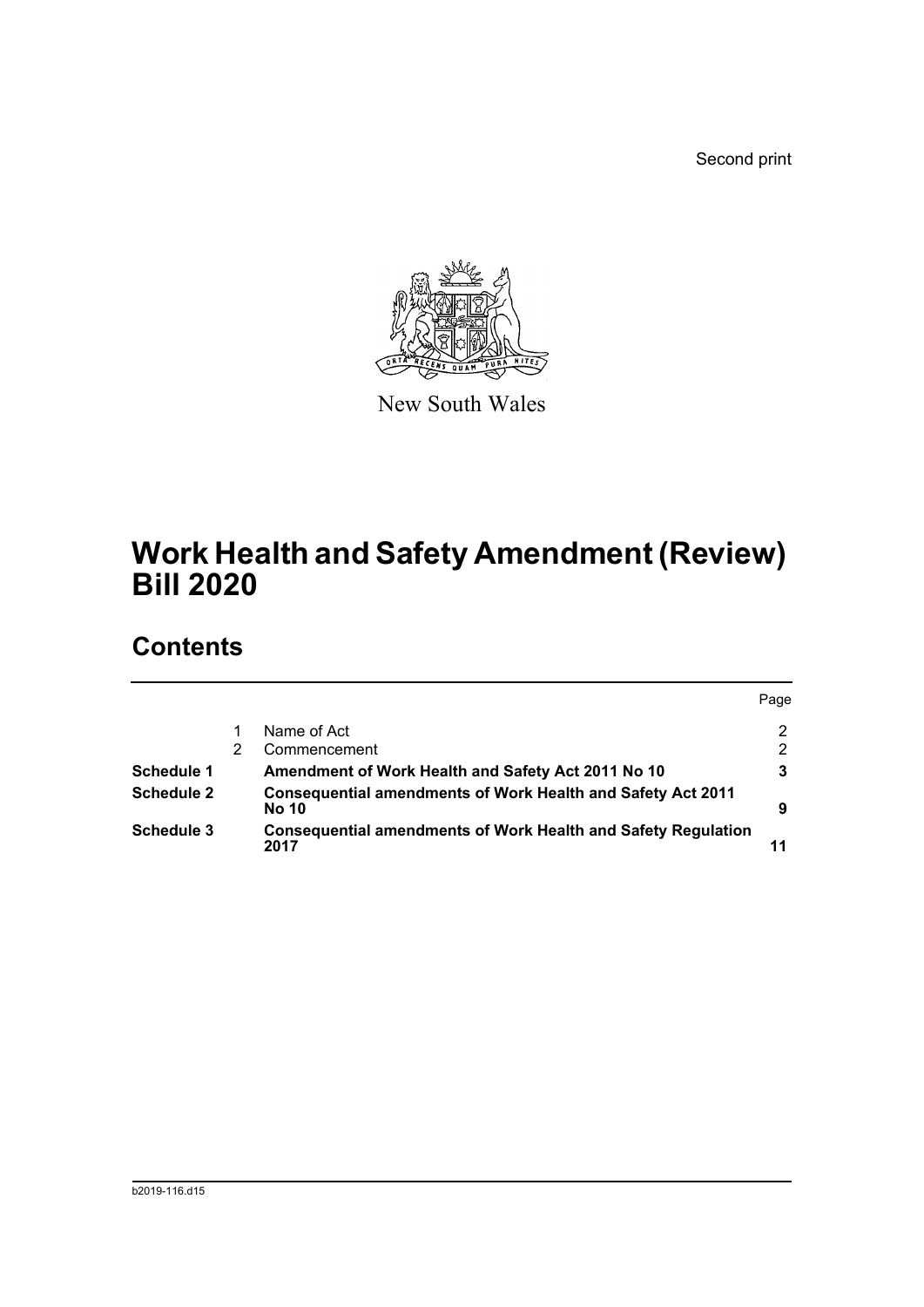*This public bill which originated in the Legislative Assembly, has passed and is now ready for presentation to the Legislative Council for its concurrence.*

> *Clerk of the Legislative Assembly. Legislative Assembly, Sydney, , 2020*



New South Wales

## **Work Health and Safety Amendment (Review) Bill 2020**

Act No , 2020

An Act to amend the *Work Health and Safety Act 2011* to make miscellaneous amendments resulting from a review of the national Model Work Health and Safety Act; and for related purposes.

*EXAMINED*

*Speaker*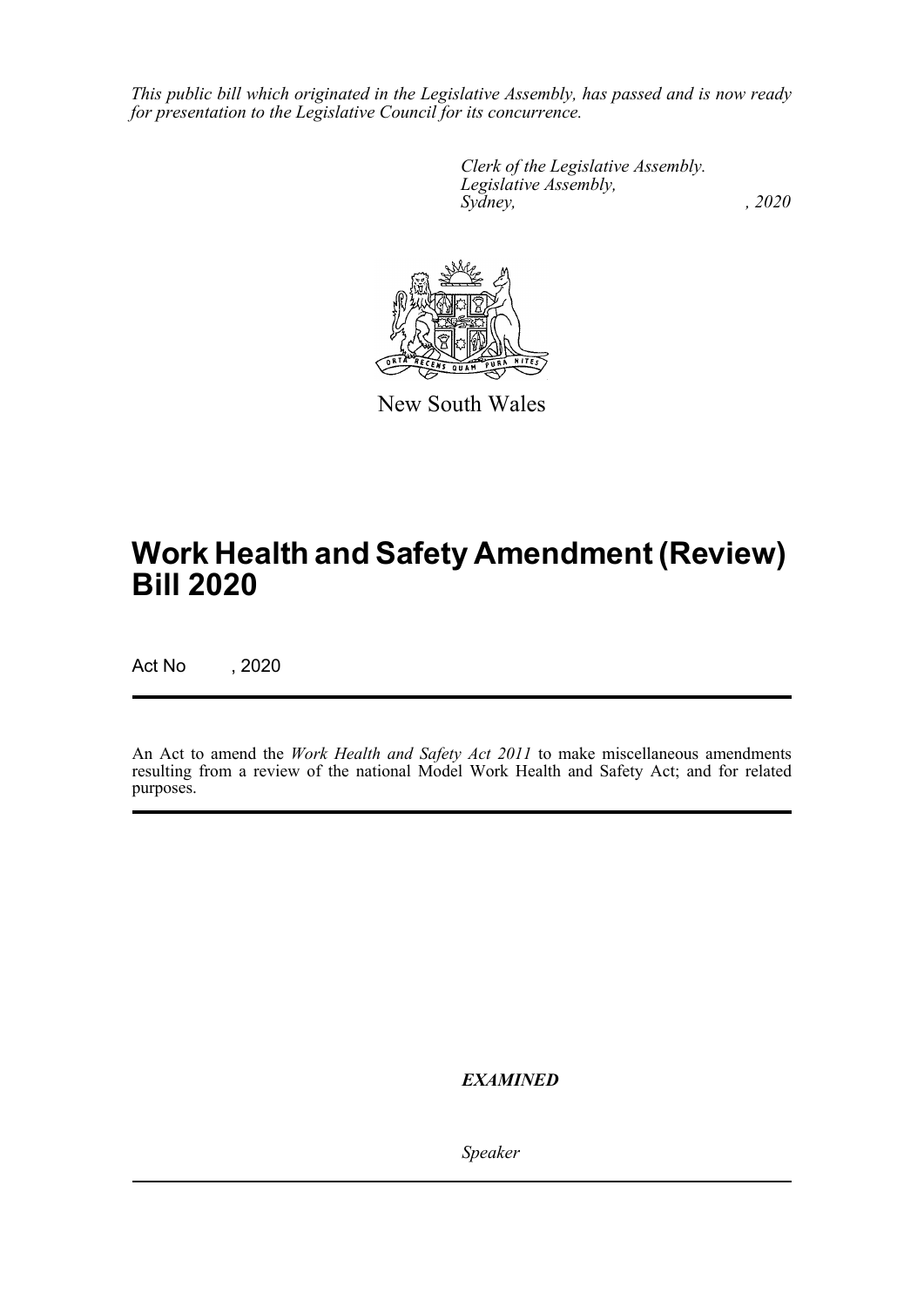Work Health and Safety Amendment (Review) Bill 2020 [NSW]

<span id="page-2-1"></span><span id="page-2-0"></span>

| The Legislature of New South Wales enacts— |                                                                             |               |
|--------------------------------------------|-----------------------------------------------------------------------------|---------------|
|                                            | Name of Act                                                                 | $\mathcal{P}$ |
|                                            | This Act is the <i>Work Health and Safety Amendment (Review) Act 2020</i> . | 3             |
|                                            | <b>Commencement</b>                                                         | 4             |
|                                            | This Act commences on the date of assent to this Act.                       | 5             |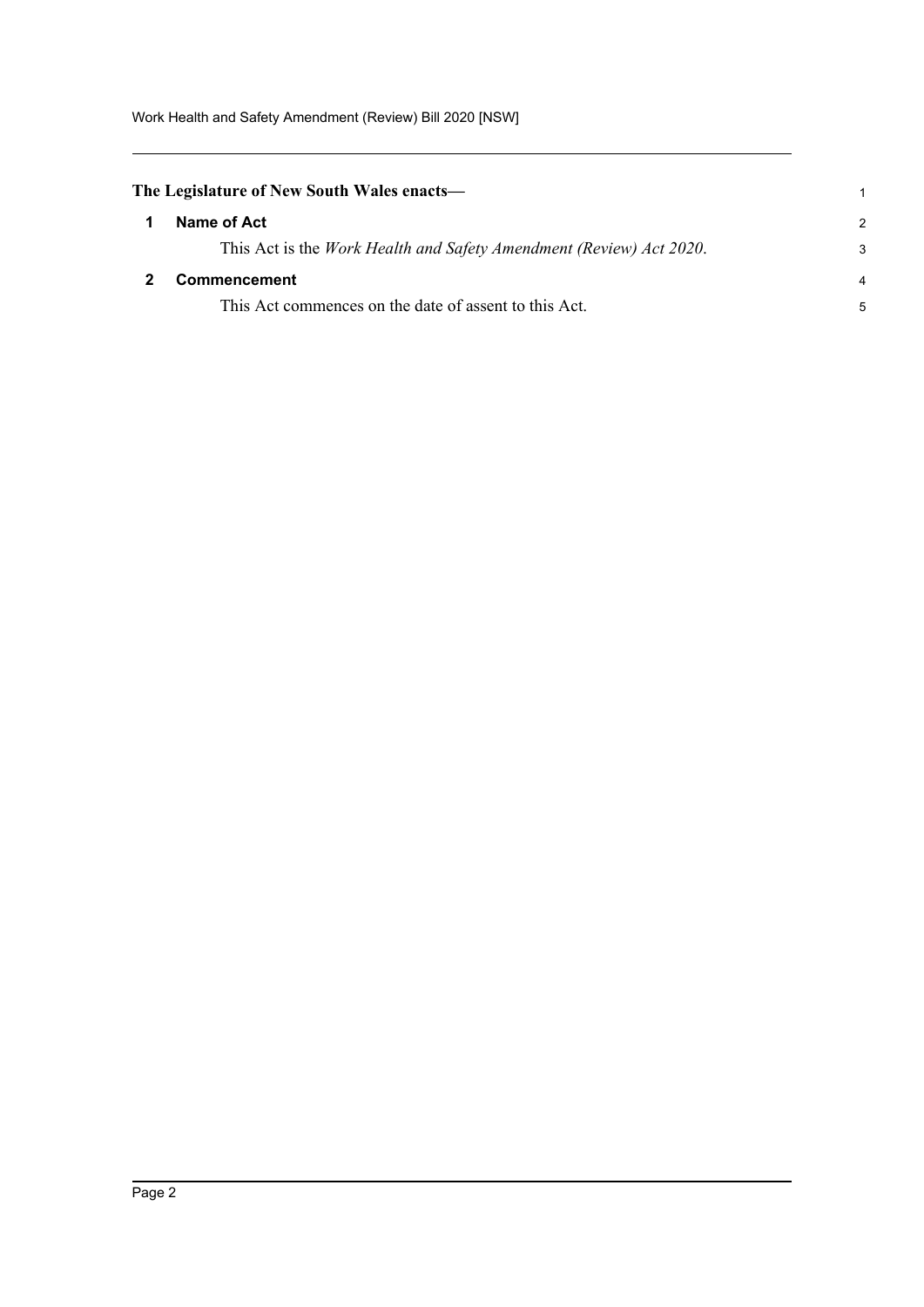<span id="page-3-0"></span>

|       | <b>Schedule 1</b><br><b>Amendment of Work Health and Safety Act 2011</b><br><b>No 10</b>                                                                                                                                                                                                                                                                                                                                                                                                                                                                | 1<br>$\overline{2}$                    |
|-------|---------------------------------------------------------------------------------------------------------------------------------------------------------------------------------------------------------------------------------------------------------------------------------------------------------------------------------------------------------------------------------------------------------------------------------------------------------------------------------------------------------------------------------------------------------|----------------------------------------|
| [1]   | Section 5 Meaning of "person conducting a business or undertaking"                                                                                                                                                                                                                                                                                                                                                                                                                                                                                      | 3                                      |
|       | Insert at the end of the section-                                                                                                                                                                                                                                                                                                                                                                                                                                                                                                                       | 4                                      |
|       | Note. A person may be both a <i>person conducting a business or undertaking</i> , within<br>the meaning of this section, and a <b>worker</b> within the meaning of section 7.                                                                                                                                                                                                                                                                                                                                                                           | 5<br>6                                 |
| [2]   | Section 7 Meaning of "worker"                                                                                                                                                                                                                                                                                                                                                                                                                                                                                                                           | $\overline{7}$                         |
|       | Insert at the end of the section-                                                                                                                                                                                                                                                                                                                                                                                                                                                                                                                       | 8                                      |
|       | <b>Note.</b> A person may be both a <b>worker</b> , within the meaning of this section, and a<br>person conducting a business or undertaking within the meaning of section 5.                                                                                                                                                                                                                                                                                                                                                                           | 9<br>10                                |
| $[3]$ | Part 2, Division 5, note                                                                                                                                                                                                                                                                                                                                                                                                                                                                                                                                | 11                                     |
|       | Insert after the heading to the Division—                                                                                                                                                                                                                                                                                                                                                                                                                                                                                                               | 12                                     |
|       | Note. This Division sets out offences, and penalties for the offences, in relation to the<br>health and safety duties imposed by Divisions 2, 3 and 4 of Part 2. In certain<br>circumstances, the death of a person at work may also constitute manslaughter under<br>the Crimes Act 1900 and may be prosecuted under that Act. See section 18 of the<br>Crimes Act 1900, which provides for the offence of manslaughter, and section 24 of that<br>Act, which provides that the offence of manslaughter is punishable by imprisonment for<br>25 years. | 13<br>14<br>15<br>16<br>17<br>18<br>19 |
| [4]   | Section 31, heading                                                                                                                                                                                                                                                                                                                                                                                                                                                                                                                                     | 20                                     |
|       | Omit "Reckless". Insert instead "Gross negligence or reckless".                                                                                                                                                                                                                                                                                                                                                                                                                                                                                         | 21                                     |
| [5]   | <b>Section 31(1)(c)</b>                                                                                                                                                                                                                                                                                                                                                                                                                                                                                                                                 | 22                                     |
|       | Omit the paragraph. Insert instead-                                                                                                                                                                                                                                                                                                                                                                                                                                                                                                                     | 23                                     |
|       | (c)<br>the person—                                                                                                                                                                                                                                                                                                                                                                                                                                                                                                                                      | 24                                     |
|       | engages in the conduct with gross negligence, or<br>(i)                                                                                                                                                                                                                                                                                                                                                                                                                                                                                                 | 25                                     |
|       | is reckless as to the risk to an individual of death or serious injury<br>(i)<br>or illness.                                                                                                                                                                                                                                                                                                                                                                                                                                                            | 26<br>27                               |
| [6]   | Section 72 Obligation to train health and safety representatives                                                                                                                                                                                                                                                                                                                                                                                                                                                                                        | 28                                     |
|       | Omit section $72(1)(c)$ . Insert instead—                                                                                                                                                                                                                                                                                                                                                                                                                                                                                                               | 29                                     |
|       | chosen by the health and safety representative.<br>(c)                                                                                                                                                                                                                                                                                                                                                                                                                                                                                                  | 30                                     |
| [7]   | Section 72(2)                                                                                                                                                                                                                                                                                                                                                                                                                                                                                                                                           | 31                                     |
|       | Insert ", in consultation with the health and safety representative and as soon as practicable<br>within the period of 3 months after the request is made" after "must".                                                                                                                                                                                                                                                                                                                                                                                | 32<br>33                               |
| [8]   | <b>Section 72(2)(a)</b>                                                                                                                                                                                                                                                                                                                                                                                                                                                                                                                                 | 34                                     |
|       | Omit "as soon as practicable within the period of 3 months after the request is made,".                                                                                                                                                                                                                                                                                                                                                                                                                                                                 | 35                                     |
| [9]   | Section 72(5)                                                                                                                                                                                                                                                                                                                                                                                                                                                                                                                                           | 36                                     |
|       | Omit "subsections $(1)$ (c) and $(2)$ ". Insert instead "that subsection".                                                                                                                                                                                                                                                                                                                                                                                                                                                                              | 37                                     |
| [10]  | Section 72(7)                                                                                                                                                                                                                                                                                                                                                                                                                                                                                                                                           | 38                                     |
|       | Omit "allow a health and safety representative to attend a course decided by the inspector<br>and".                                                                                                                                                                                                                                                                                                                                                                                                                                                     | 39<br>40                               |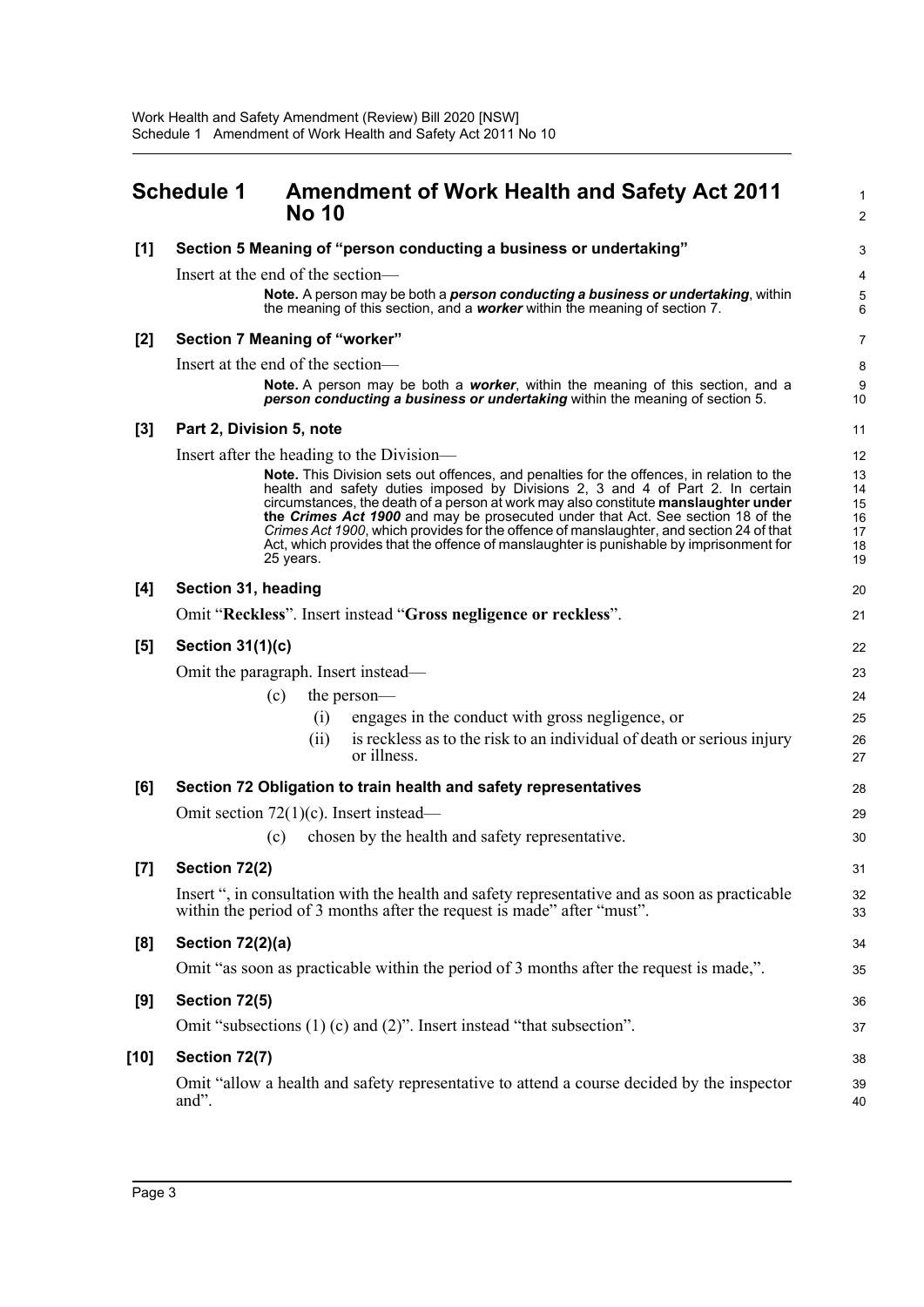| $[11]$ | Section 112 Civil proceedings in relation to engaging in or inducing discriminatory<br>or coercive conduct |                     |                    |                                                                                                                                                                                                 |                |
|--------|------------------------------------------------------------------------------------------------------------|---------------------|--------------------|-------------------------------------------------------------------------------------------------------------------------------------------------------------------------------------------------|----------------|
|        |                                                                                                            |                     |                    | Insert after section $112(3)(a)$ —                                                                                                                                                              | $\mathsf 3$    |
|        |                                                                                                            |                     | $\left( a1\right)$ | an order declaring that the person has engaged in conduct of a type<br>referred to in subsection $(2)(a)$ , (b) or (c), or                                                                      | 4<br>5         |
| $[12]$ |                                                                                                            | <b>Section 155B</b> |                    |                                                                                                                                                                                                 | 6              |
|        |                                                                                                            |                     |                    | Insert after section 155A—                                                                                                                                                                      | 7              |
|        | 155B                                                                                                       |                     |                    | <b>Service of notices</b>                                                                                                                                                                       | 8              |
|        |                                                                                                            | (1)                 |                    | A written notice served on a person under section $155(2)$ may be served—                                                                                                                       | 9              |
|        |                                                                                                            |                     | (a)                | by delivering it personally to the person or sending it by post or<br>electronic transmission to the person's usual or last known place of<br>residence or business, or                         | 10<br>11<br>12 |
|        |                                                                                                            |                     | (b)                | by leaving it for the person at the person's usual or last known place of<br>residence or business with a person who appears to be over 16 years and<br>who appears to reside or work there, or | 13<br>14<br>15 |
|        |                                                                                                            |                     | (c)                | by leaving it for the person at the workplace to which the notice relates<br>with a person who is or appears to be the person with management or<br>control of the workplace, or                | 16<br>17<br>18 |
|        |                                                                                                            |                     | (d)                | in a way prescribed by the regulations.                                                                                                                                                         | 19             |
|        |                                                                                                            | (2)                 |                    | The regulations may prescribe—                                                                                                                                                                  | 20             |
|        |                                                                                                            |                     | (a)                | the way of serving a notice, and                                                                                                                                                                | 21             |
|        |                                                                                                            |                     | (b)                | the steps a person on whom a notice is served must take to bring it to the<br>attention of other persons.                                                                                       | 22<br>23       |
| $[13]$ |                                                                                                            |                     |                    | Section 171 Power to require production of documents and answers to questions                                                                                                                   | 24             |
|        |                                                                                                            |                     |                    | Omit "An inspector who enters a workplace under this Division may" from section 171(1).                                                                                                         | 25             |
|        |                                                                                                            |                     |                    | Insert instead "If an inspector enters a workplace under this Division, or has within the last<br>30 days entered a workplace under this Division, the inspector or another inspector may".     | 26<br>27       |
| $[14]$ |                                                                                                            |                     | Section 171(1)(c)  |                                                                                                                                                                                                 | 28             |
|        |                                                                                                            |                     |                    | Omit the paragraph. Insert instead—                                                                                                                                                             | 29             |
|        |                                                                                                            |                     | (c)                | require a person at the workplace to attend before the inspector at a<br>stated reasonable time and place to answer questions put by the<br>inspector.                                          | 30<br>31<br>32 |
| $[15]$ |                                                                                                            | <b>Section 171A</b> |                    |                                                                                                                                                                                                 | 33             |
|        |                                                                                                            |                     |                    | Insert after section 171-                                                                                                                                                                       | 34             |
|        | 171A                                                                                                       |                     |                    | <b>Giving of notices</b>                                                                                                                                                                        | 35             |
|        |                                                                                                            | (1)                 |                    | A written notice given to a person under section $171(2)$ may be given—                                                                                                                         | 36             |
|        |                                                                                                            |                     | (a)                | by delivering it personally to the person or sending it by post or<br>electronic transmission to the person's usual or last known place of<br>residence or business, or                         | 37<br>38<br>39 |
|        |                                                                                                            |                     | (b)                | by leaving it for the person at the person's usual or last known place of<br>residence or business with a person who appears to be over 16 years and<br>who appears to reside or work there, or | 40<br>41<br>42 |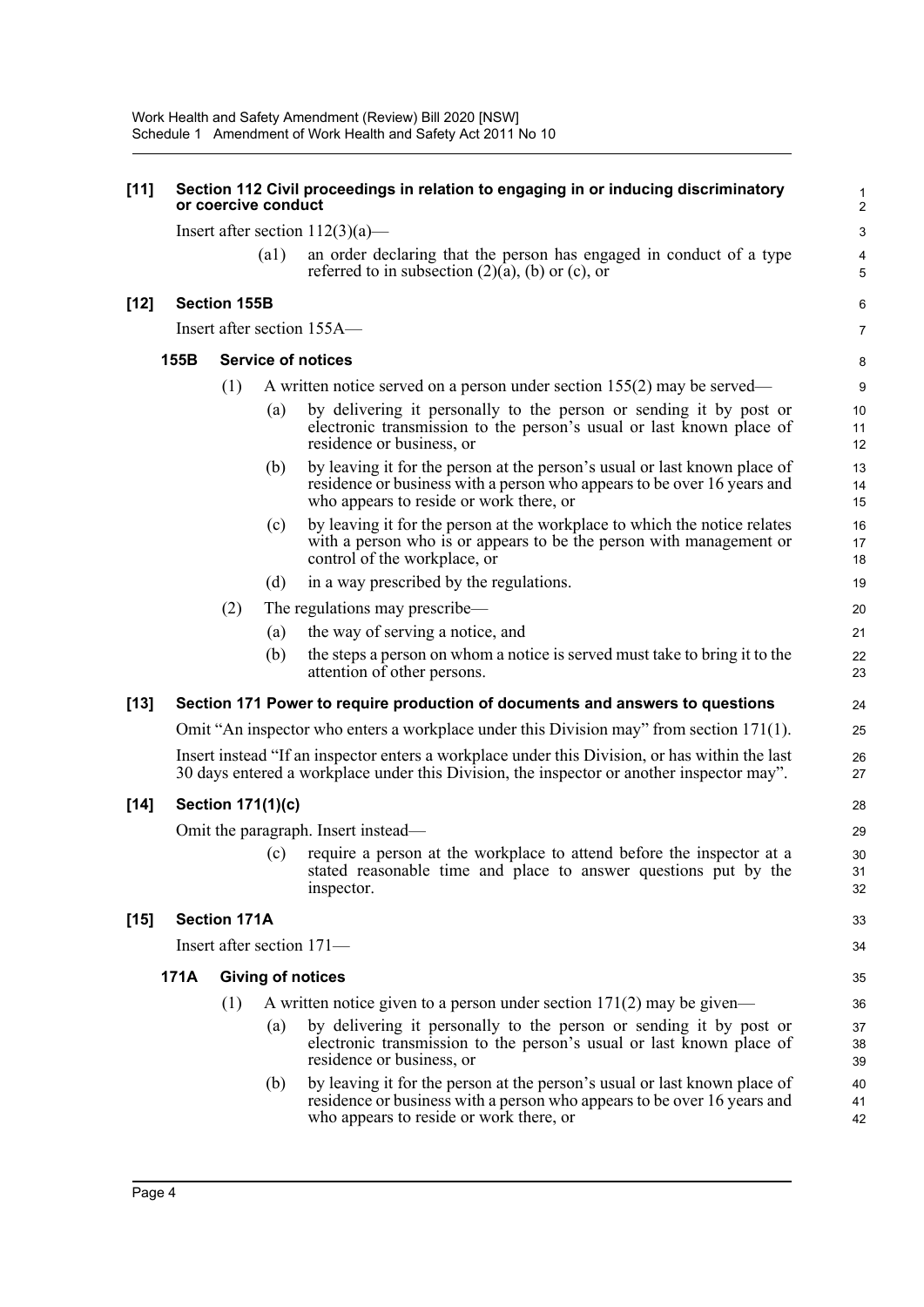|        |      |                        | (c)                  | by leaving it for the person at the workplace to which the notice relates<br>with a person who is or appears to be the person with management or<br>control of the workplace, or                                                                                                                    | 1<br>$\overline{\mathbf{c}}$<br>3 |
|--------|------|------------------------|----------------------|-----------------------------------------------------------------------------------------------------------------------------------------------------------------------------------------------------------------------------------------------------------------------------------------------------|-----------------------------------|
|        |      |                        | (d)                  | in a way prescribed by the regulations.                                                                                                                                                                                                                                                             | 4                                 |
|        |      | (2)                    |                      | The regulations may prescribe—                                                                                                                                                                                                                                                                      | 5                                 |
|        |      |                        | (a)                  | the way of giving a notice, and                                                                                                                                                                                                                                                                     | $6\phantom{1}6$                   |
|        |      |                        | (b)                  | the steps a person to whom a notice is given must take to bring it to the<br>attention of other persons.                                                                                                                                                                                            | 7<br>8                            |
| $[16]$ |      |                        |                      | <b>Section 229B Procedure for offences</b>                                                                                                                                                                                                                                                          | 9                                 |
|        |      |                        |                      | Omit "\$50,000" from section 229B(4).                                                                                                                                                                                                                                                               | 10                                |
|        |      |                        |                      | Insert instead "an amount equal to the monetary value of 650 penalty units".                                                                                                                                                                                                                        | 11                                |
| $[17]$ |      |                        |                      | Section 231 Procedure if prosecution is not brought                                                                                                                                                                                                                                                 | 12                                |
|        |      |                        |                      | Omit "12 months" from section $231(1)(b)$ . Insert instead "18 months".                                                                                                                                                                                                                             | 13                                |
| $[18]$ |      | <b>Section 231(2A)</b> |                      |                                                                                                                                                                                                                                                                                                     | 14                                |
|        |      |                        |                      | Insert after section $231(2)$ —                                                                                                                                                                                                                                                                     | 15                                |
|        |      | (2A)                   |                      | If, under subsection $(2)(a)$ , the regulator advises the person the investigation is<br>not complete, the regulator must, from the time that advice is provided and<br>until the investigation is complete, advise the person at least every 3 months<br>of the matters set out in that paragraph. | 16<br>17<br>18<br>19              |
| $[19]$ |      |                        | Part 13, Division 2A |                                                                                                                                                                                                                                                                                                     | 20                                |
|        |      |                        |                      | Insert after Division 2-                                                                                                                                                                                                                                                                            | 21                                |
|        |      | <b>Division 2A</b>     |                      | <b>Penalty units</b>                                                                                                                                                                                                                                                                                | 22                                |
|        | 242A |                        | <b>Definitions</b>   |                                                                                                                                                                                                                                                                                                     | 23                                |
|        |      |                        |                      | In this Division—                                                                                                                                                                                                                                                                                   | 24                                |
|        |      |                        |                      | <b>CPI</b> means the Consumer Price Index (All Groups Index) for Sydney<br>published by the Australian Bureau of Statistics in the latest published series<br>of that index.                                                                                                                        | 25<br>26<br>27                    |
|        |      |                        |                      | <i>financial year</i> means a period of 12 months starting on 1 July.                                                                                                                                                                                                                               | 28                                |
|        | 242B |                        |                      | Value of penalty unit                                                                                                                                                                                                                                                                               | 29                                |
|        |      | (1)                    |                      | For the purposes of this Act, the value of a <i>penalty unit</i> is—                                                                                                                                                                                                                                | 30                                |
|        |      |                        | (a)                  | for the financial year $2019-20$ —\$100, and                                                                                                                                                                                                                                                        | 31                                |
|        |      |                        | (b)                  | for each subsequent financial year—the amount calculated as follows—                                                                                                                                                                                                                                | 32                                |
|        |      |                        |                      | $$100 \times \frac{A}{B}$                                                                                                                                                                                                                                                                           |                                   |
|        |      |                        |                      | where-                                                                                                                                                                                                                                                                                              | 33                                |
|        |      |                        |                      | A is the CPI number for the March quarter in the financial year<br>immediately preceding the financial year for which the amount is                                                                                                                                                                 | 34<br>35                          |
|        |      |                        |                      | calculated.                                                                                                                                                                                                                                                                                         | 36                                |
|        |      |                        |                      | <b>B</b> is the CPI number for the March quarter of 2019.                                                                                                                                                                                                                                           | 37                                |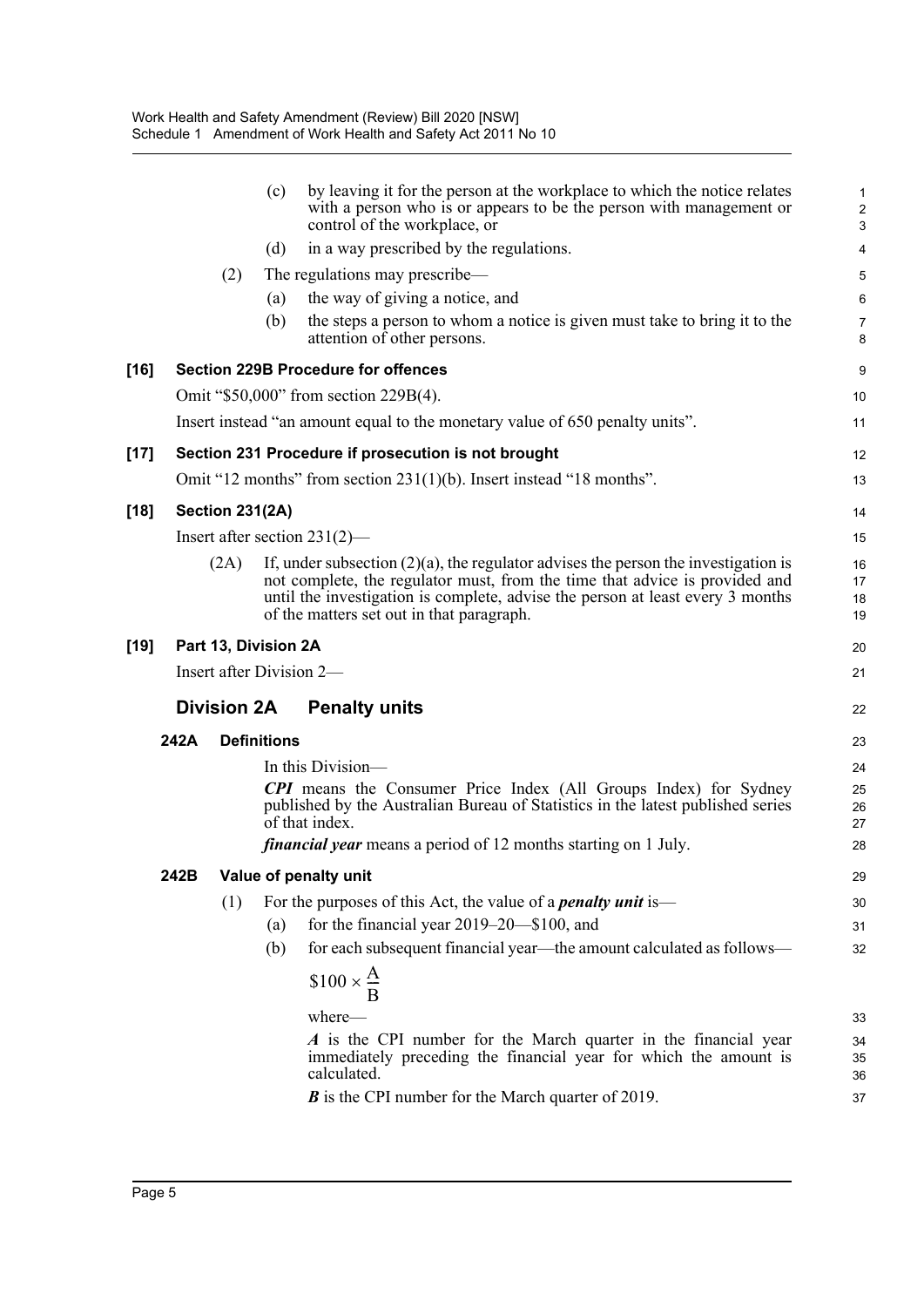(2) However, if the amount of a penalty unit calculated for any financial year is less than the amount that applied in the previous financial year, then the amount for that previous financial year applies instead.

30 31

### **242C Amount of penalties**

- (1) If, in this Act, a penalty is expressed as a number of penalty units, the monetary value of the penalty is the number of dollars obtained by multiplying the value of a penalty unit by the number of penalty units.
- (2) However, if the monetary value of the penalty obtained under subsection (1) is not a multiple of \$1, the amount is rounded down to the nearest multiple of \$1.

### **242D Notice of indexed penalties**

- (1) As soon as practicable after the CPI number for the March quarter is published by the Australian Statistician, the Secretary must give notice, on an appropriate government website, of the monetary value of the penalties applying in each financial year under this Division.
- (2) Failure to give the notice does not affect the amount of the penalty applying in a financial year.

### **[20] Section 271 Confidentiality of information**

Insert after section 271(3)—

- (3A) Without limiting subsection (3), any information or document, including the following information or documents, lawfully obtained or accessed by a person exercising a power or function under this Act may be disclosed or given under subsection  $(3)(c)(v)$  to a corresponding regulator-
	- (a) information provided, or a document produced, under section 155 or Part 9,
	- (b) information or a document that is personal information or health information about an individual despite the *Privacy and Personal Information Protection Act 1998* or the *Health Records and Information Privacy Act 2002*.

#### **[21] Sections 272A and 272B**

Insert after section 272—

#### **272A Prohibition on certain insurance or indemnity arrangements**

A person must not—

- (a) without reasonable excuse, enter into a contract of insurance or other arrangement under which the person or another person is covered for liability for a monetary penalty under this Act, or
- (b) provide insurance or a grant of indemnity for liability for a monetary penalty under this Act, or
- (c) take the benefit of—
	- (i) a contract of insurance or other arrangement under which the person or another person is covered for liability for a monetary penalty under this Act, or
	- (ii) a grant of indemnity for liability for a monetary penalty under this Act.

Maximum penalty—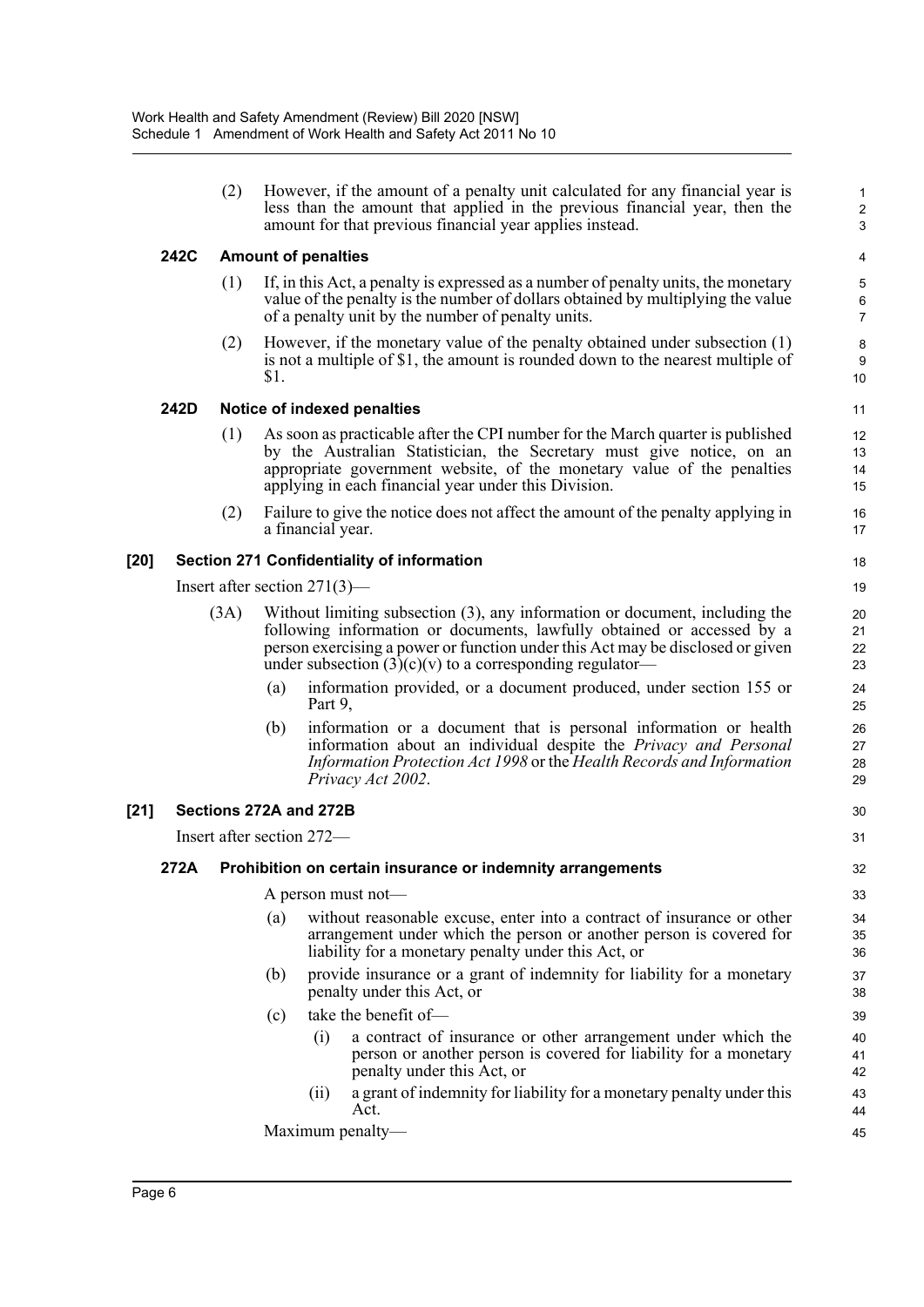|        |      |      | (a)   |       | for paragraph $(a)$ —                                                                                                                                                                                                                                | $\mathbf{1}$         |
|--------|------|------|-------|-------|------------------------------------------------------------------------------------------------------------------------------------------------------------------------------------------------------------------------------------------------------|----------------------|
|        |      |      |       | (i)   | in the case of an individual—250 penalty units, or                                                                                                                                                                                                   | $\overline{2}$       |
|        |      |      |       | (ii)  | in the case of a body corporate— $1,250$ penalty units, or                                                                                                                                                                                           | 3                    |
|        |      |      | (b)   |       | for paragraph (b) or $(c)$ —                                                                                                                                                                                                                         | 4                    |
|        |      |      |       | (i)   | in the case of an individual-500 penalty units, or                                                                                                                                                                                                   | $\mathbf 5$          |
|        |      |      |       | (ii)  | in the case of a body corporate—2,500 penalty units.                                                                                                                                                                                                 | 6                    |
|        | 272B |      |       |       | Liability of officers for offences by body corporate under section 272A                                                                                                                                                                              | 7                    |
|        |      | (1)  |       |       | A person commits an offence against this section if—                                                                                                                                                                                                 | 8                    |
|        |      |      | (a)   |       | a body corporate commits an offence against section 272A, and                                                                                                                                                                                        | $\boldsymbol{9}$     |
|        |      |      | (b)   |       | the person is an officer of the body corporate, and                                                                                                                                                                                                  | 10                   |
|        |      |      | (c)   |       | the person—                                                                                                                                                                                                                                          | 11                   |
|        |      |      |       | (i)   | aids, abets, counsels or procures the commission of the offence,<br><b>or</b>                                                                                                                                                                        | 12<br>13             |
|        |      |      |       | (ii)  | induces, whether by threats or promises or otherwise, the<br>commission of the offence, or                                                                                                                                                           | 14<br>15             |
|        |      |      |       | (iii) | conspires with others to effect the commission of the offence, or                                                                                                                                                                                    | 16                   |
|        |      |      |       | (iv)  | is in any other way, whether by act or omission, knowingly<br>concerned in, or party to, the commission of the offence.                                                                                                                              | 17<br>18             |
|        |      |      |       |       | Maximum penalty— $1,250$ penalty units.                                                                                                                                                                                                              | 19                   |
|        |      | (2)  |       |       | The prosecution bears the legal burden of proving the elements of the offence<br>against this section.                                                                                                                                               | 20<br>21             |
|        |      | (3)  |       |       | The offence against this section can only be prosecuted by a person who can<br>bring a prosecution for the offence against section 272A.                                                                                                             | 22<br>23             |
|        |      | (4)  |       |       | This section does not affect the liability of the body corporate for the offence<br>against section 272A, and applies whether or not the body corporate is<br>prosecuted for, or convicted of, an offence against that section.                      | 24<br>25<br>26       |
|        |      | (5)  | 272A. |       | This section does not affect the application of any other law relating to the<br>criminal liability of a person, whether or not an officer of the body corporate,<br>who is concerned in, or party to, the commission of the offence against section | 27<br>28<br>29<br>30 |
| [22]   |      |      |       |       | <b>Section 276 Regulation-making powers</b>                                                                                                                                                                                                          | 31                   |
|        |      |      |       |       | Omit "\$30,000" from section 276(3)(h).                                                                                                                                                                                                              | 32                   |
|        |      |      |       |       | Insert instead "an amount equal to the monetary value of 345 penalty units".                                                                                                                                                                         | 33                   |
| $[23]$ |      |      |       |       | Schedule 1 Application of Act to dangerous goods and high risk plant                                                                                                                                                                                 | 34                   |
|        |      |      |       |       | Insert in appropriate order in clause 2—                                                                                                                                                                                                             | 35                   |
|        |      | (a1) |       |       | a reference in this Act to a person conducting a business or undertaking<br>includes a reference to a person in control of premises where the dangerous<br>goods are stored or handled, and                                                          | 36<br>37<br>38       |
|        |      | (a2) |       |       | a reference in this Act to a business or undertaking, or the conduct of a<br>business or undertaking, includes a reference to the storage or handling of<br>dangerous goods, and                                                                     | 39<br>40<br>41       |
|        |      | (a3) |       |       | a reference in this Act to a worker includes a reference to a person at the<br>premises at or in which the dangerous goods are stored or handled, and                                                                                                | 42<br>43             |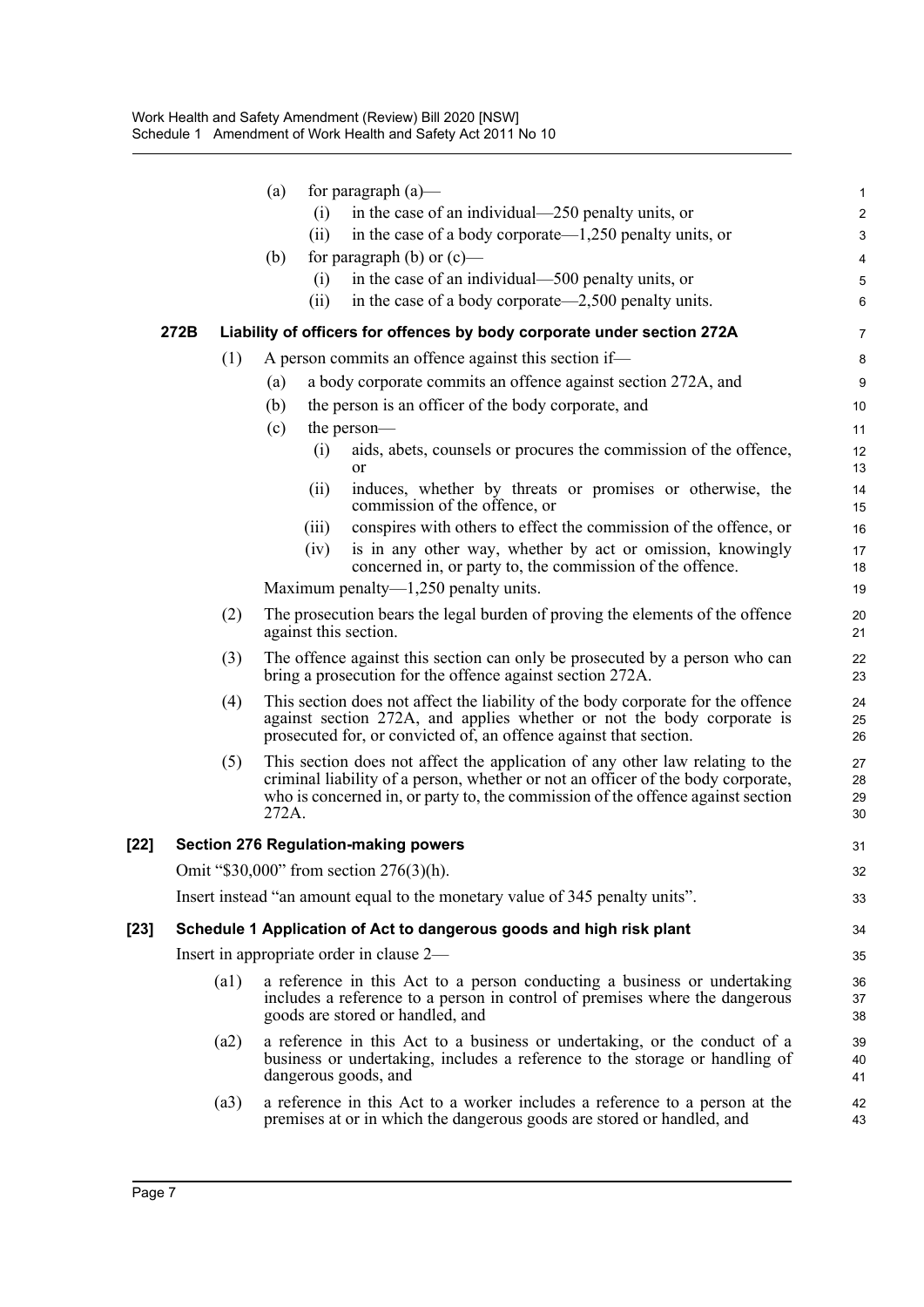|        |                      | (b1)               | a reference in this Act to a work environment includes a reference to the<br>environment at the premises at or in which the dangerous goods are stored or<br>handled, and                                                                                                                                                                                                                             | $\mathbf{1}$<br>$\sqrt{2}$<br>$\mathbf{3}$ |  |  |  |  |
|--------|----------------------|--------------------|-------------------------------------------------------------------------------------------------------------------------------------------------------------------------------------------------------------------------------------------------------------------------------------------------------------------------------------------------------------------------------------------------------|--------------------------------------------|--|--|--|--|
|        |                      | (b2)               | a reference in this Act to a business address includes a reference to the address<br>of the premises where the dangerous goods are stored or handled, and                                                                                                                                                                                                                                             | 4<br>5                                     |  |  |  |  |
| [24]   |                      |                    | Schedule 1, clause 4                                                                                                                                                                                                                                                                                                                                                                                  | 6                                          |  |  |  |  |
|        |                      |                    | Insert in appropriate order—                                                                                                                                                                                                                                                                                                                                                                          | 7                                          |  |  |  |  |
|        |                      | $\left( a1\right)$ | a reference in this Act to a person conducting a business or undertaking<br>includes a reference to a person in control of premises where the high risk plant<br>is operated or used, and                                                                                                                                                                                                             | $\bf 8$<br>9<br>10                         |  |  |  |  |
|        |                      | (a2)               | a reference in this Act to a business or undertaking, or the conduct of a<br>business or undertaking, includes a reference to the operation or use of high<br>risk plant, and                                                                                                                                                                                                                         | 11<br>12<br>13                             |  |  |  |  |
|        |                      | (a3)               | a reference in this Act to a worker includes a reference to a person at the<br>premises at or in which the high risk plant is operated or used, and                                                                                                                                                                                                                                                   | 14<br>15                                   |  |  |  |  |
|        |                      | (b1)               | a reference in this Act to a work environment includes a reference to the<br>environment at the premises at or in which the high risk plant is operated or<br>used, and                                                                                                                                                                                                                               | 16<br>17<br>18                             |  |  |  |  |
|        |                      | (b2)               | a reference in this Act to a business address includes a reference to the address<br>of the premises where the high risk plant is operated or used, and                                                                                                                                                                                                                                               | 19<br>20                                   |  |  |  |  |
| $[25]$ |                      |                    | Schedule 1, clause 6                                                                                                                                                                                                                                                                                                                                                                                  | 21                                         |  |  |  |  |
|        |                      |                    | Insert in alphabetical order-                                                                                                                                                                                                                                                                                                                                                                         | 22                                         |  |  |  |  |
|        |                      |                    | <i>premises</i> includes a vehicle, vessel, aircraft or other mobile structure.                                                                                                                                                                                                                                                                                                                       | 23                                         |  |  |  |  |
| $[26]$ |                      |                    | Schedule 4 Savings, transitional and other provisions                                                                                                                                                                                                                                                                                                                                                 | 24                                         |  |  |  |  |
|        | Insert after Part 5- |                    |                                                                                                                                                                                                                                                                                                                                                                                                       |                                            |  |  |  |  |
|        | Part 6               |                    | Provisions consequent on enactment of Work<br><b>Health and Safety Amendment (Review) Act 2020</b>                                                                                                                                                                                                                                                                                                    | 26<br>27                                   |  |  |  |  |
|        | 27                   |                    | Insurance and indemnity arrangements                                                                                                                                                                                                                                                                                                                                                                  | 28                                         |  |  |  |  |
|        |                      | (1)                | This clause applies in relation to a contract of insurance or other arrangement,<br>or a grant of indemnity for liability, (each an existing arrangement)<br>mentioned in section 272A that is in force immediately before the<br>commencement.                                                                                                                                                       | 29<br>30<br>31<br>32                       |  |  |  |  |
|        |                      | (2)                | A person does not commit an offence against section 272A for providing<br>insurance or a grant of indemnity under an existing arrangement, or for taking<br>the benefit of an existing arrangement, to the extent any payment made under<br>the existing arrangement is not in relation to a liability for a monetary penalty<br>under this Act for an incident that occurred after the commencement. | 33<br>34<br>35<br>36<br>37                 |  |  |  |  |
|        |                      | (3)                | In this clause-                                                                                                                                                                                                                                                                                                                                                                                       | 38                                         |  |  |  |  |
|        |                      |                    | <b><i>commencement</i></b> means the commencement of section 272A, as inserted by the<br>Work Health and Safety Amendment (Review) Act 2020.                                                                                                                                                                                                                                                          | 39<br>40                                   |  |  |  |  |

 $[24]$ 

[25]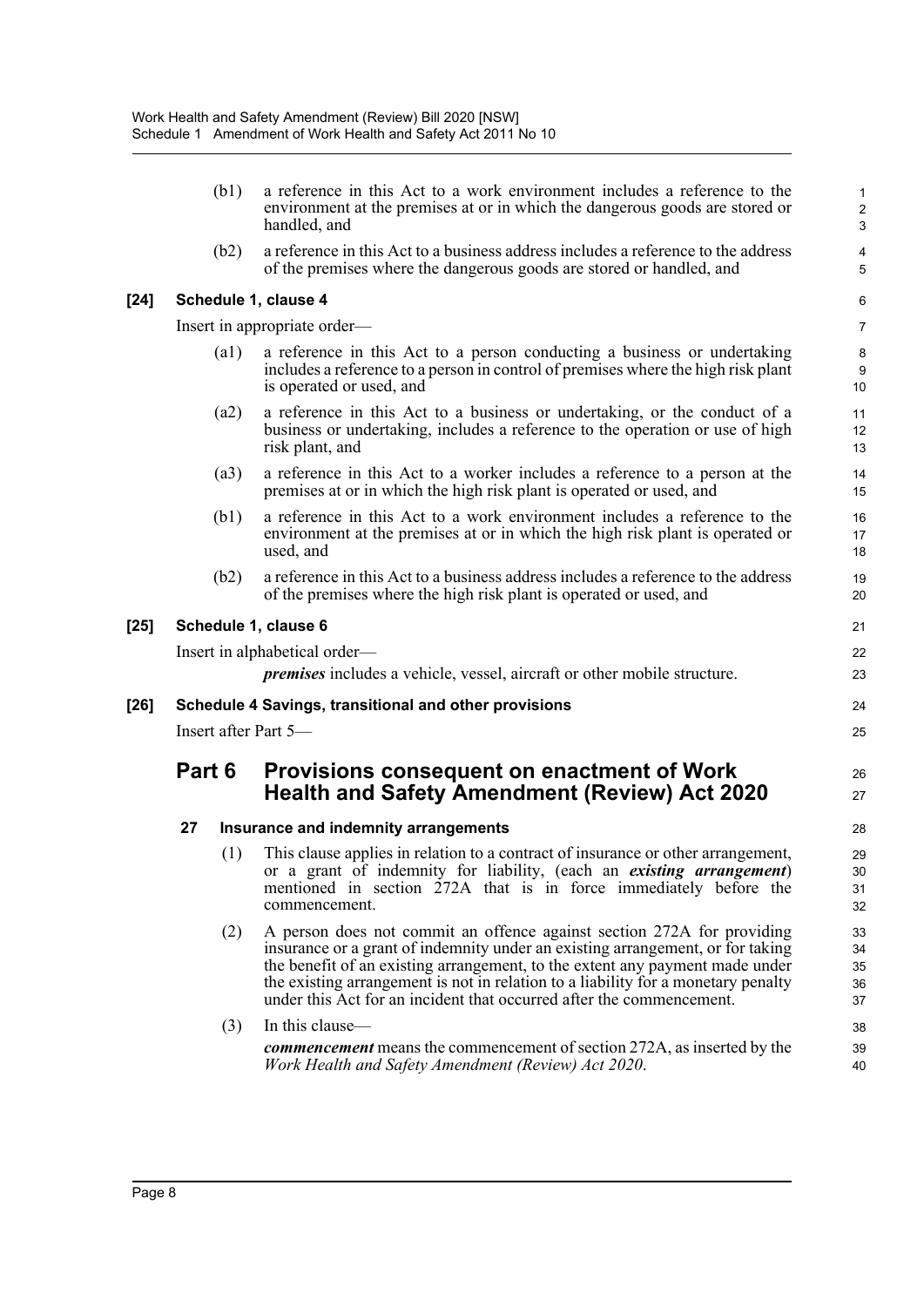<span id="page-9-0"></span>

|        | <b>Schedule 2</b><br><b>Consequential amendments of Work Health and</b><br>Safety Act 2011 No 10     | $\mathbf{1}$<br>$\overline{c}$ |
|--------|------------------------------------------------------------------------------------------------------|--------------------------------|
| $[1]$  | <b>Whole Act</b>                                                                                     | 3                              |
|        | Omit "\$50,000" wherever occurring in the penalty provisions.                                        | 4                              |
|        | Insert instead "575 penalty units".                                                                  | 5                              |
| $[2]$  | <b>Whole Act</b>                                                                                     | 6                              |
|        | Omit "\$100,000" wherever occurring in the penalty provisions.                                       | $\overline{7}$                 |
|        | Insert instead "1,155 penalty units".                                                                | 8                              |
| $[3]$  | <b>Whole Act</b>                                                                                     | 9                              |
|        | Omit "\$10,000" wherever occurring in the penalty provisions.                                        | 10                             |
|        | Insert instead "115 penalty units".                                                                  | 11                             |
| [4]    | Sections 31(1)                                                                                       | 12                             |
|        | Omit "\$600,000" from the penalty provision.                                                         | 13                             |
|        | Insert instead "6,925 penalty units".                                                                | 14                             |
| [5]    | Section 31(1)                                                                                        | 15                             |
|        | Omit "\$3,000,000" from the penalty provision.                                                       | 16                             |
|        | Insert instead "34,630 penalty units".                                                               | 17                             |
| [6]    | Sections 31(1) and 32                                                                                | 18                             |
|        | Omit "\$300,000" from the penalty provisions.                                                        | 19                             |
|        | Insert instead "3,465 penalty units".                                                                | 20                             |
| $[7]$  | <b>Section 32</b>                                                                                    | 21                             |
|        | Omit "\$150,000" from the penalty provision.                                                         | 22                             |
|        | Insert instead "1,730 penalty units".                                                                | 23                             |
| [8]    | <b>Section 32</b>                                                                                    | 24                             |
|        | Omit "\$1,500,000" from the penalty provision.                                                       | 25                             |
|        | Insert instead "17,315 penalty units".                                                               | 26                             |
| [9]    | Sections 33, 104(1), 107, 108(1), 109(1), 197                                                        | 27                             |
|        | Omit "\$500,000" wherever occurring in the penalty provisions.                                       | 28                             |
|        | Insert instead "5,770 penalty units".                                                                | 29                             |
| $[10]$ | Sections 38(7), 75(1), 97(1) and (2), 150, 210(1) and (2) and 273                                    | 30                             |
|        | Omit "\$5,000" wherever occurring in the penalty provisions.<br>Insert instead "60 penalty units".   | 31                             |
|        |                                                                                                      | 32                             |
| $[11]$ | Sections 38(7), 75(1), 97(1) and (2), 150, 210(1) and (2), 273                                       | 33                             |
|        | Omit "\$25,000" wherever occurring in the penalty provisions.<br>Insert instead "290 penalty units". | 34                             |
|        |                                                                                                      | 35                             |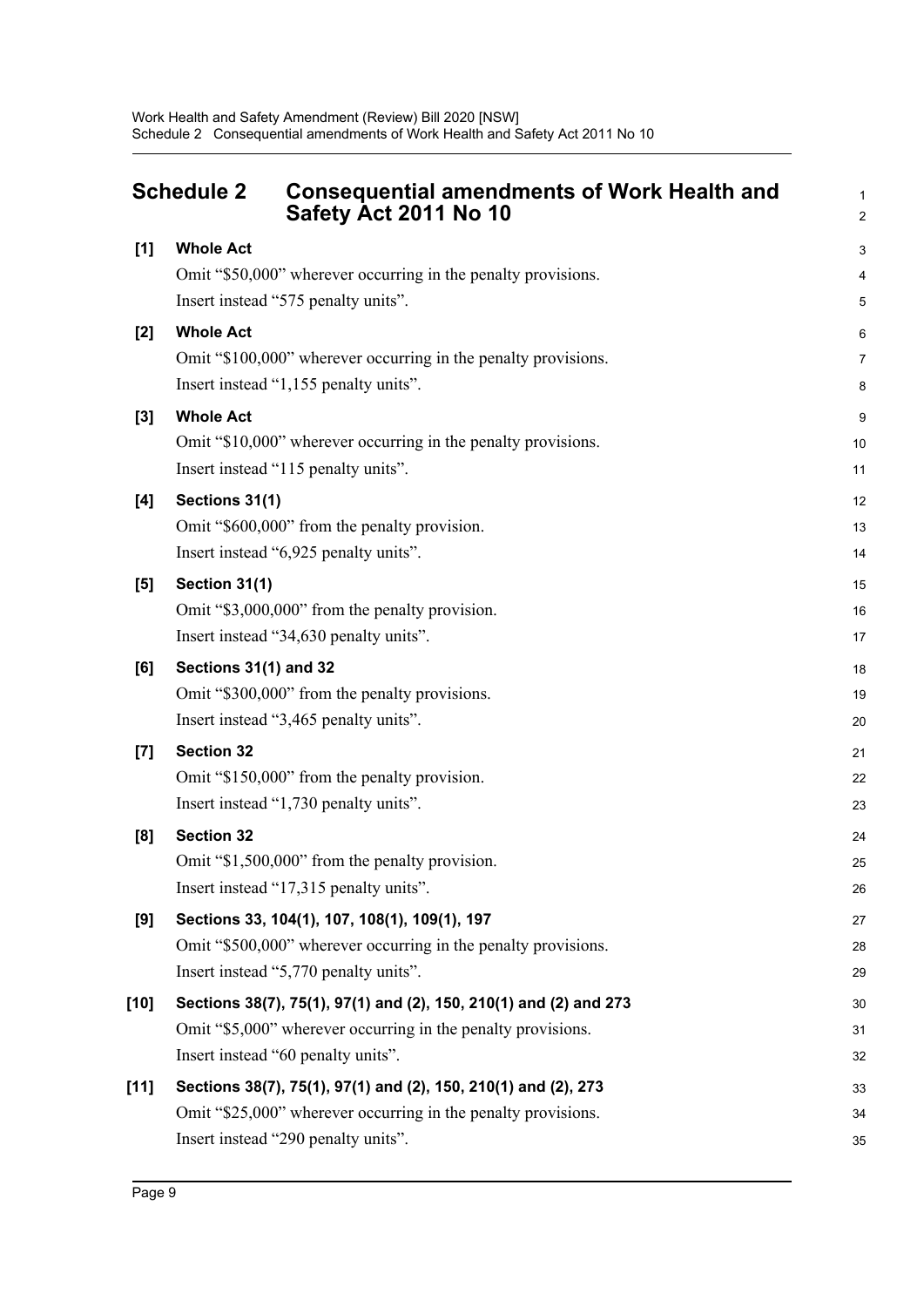| $[12]$ | Sections 41, 99(2), 190, 193, 200(1), 219 and 242(1)<br>Omit "\$250,000" wherever occurring in the penalty provisions.<br>Insert instead "2,885 penalty units".                | $\overline{2}$<br>3 |
|--------|--------------------------------------------------------------------------------------------------------------------------------------------------------------------------------|---------------------|
| $[13]$ | Sections 42(1) and (2), 43(1) and (2), 44(1) and (2), 45, 46 and 47(1)<br>Omit "\$20,000" wherever occurring in the penalty provisions.<br>Insert instead "230 penalty units". | 4<br>5<br>6         |
| $[14]$ | Sections 53(1) and (2), 57(1) and (2), 74(1) and 149(1)<br>Omit "\$2,000" wherever occurring in the penalty provisions.<br>Insert instead "25 penalty units".                  | 7<br>8<br>9         |